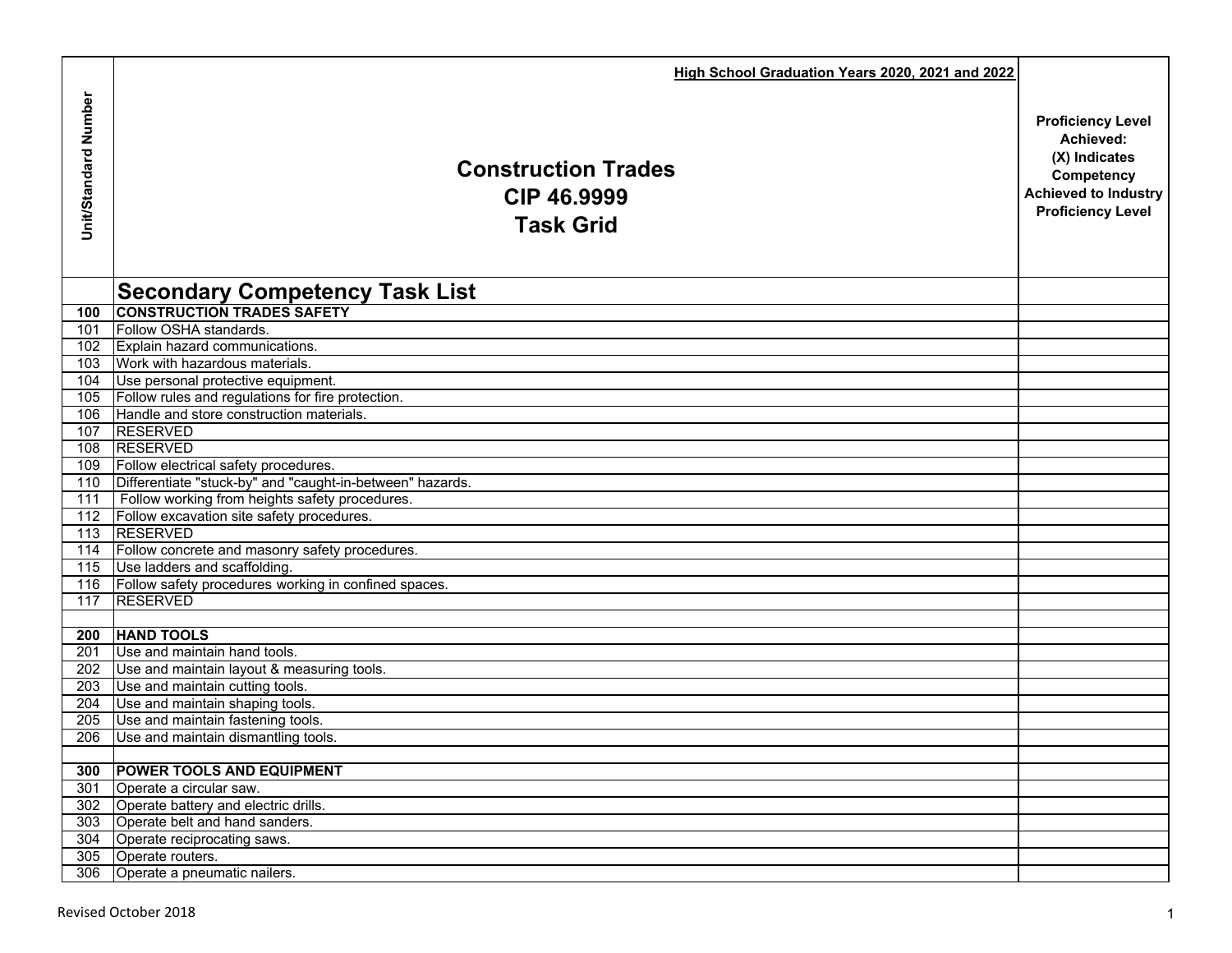|                      | High School Graduation Years 2020, 2021 and 2022                                                    |                                                                                                                                 |
|----------------------|-----------------------------------------------------------------------------------------------------|---------------------------------------------------------------------------------------------------------------------------------|
| Unit/Standard Number | <b>Construction Trades</b><br>CIP 46.9999<br><b>Task Grid</b>                                       | <b>Proficiency Level</b><br>Achieved:<br>(X) Indicates<br>Competency<br><b>Achieved to Industry</b><br><b>Proficiency Level</b> |
| 307                  | Operate a miter saw.                                                                                |                                                                                                                                 |
| 308                  | Operate a table saw.                                                                                |                                                                                                                                 |
| 309                  | Operate an electric planer.                                                                         |                                                                                                                                 |
| 310                  | Operate a grinder.                                                                                  |                                                                                                                                 |
| 311                  | Operate powder-actuated tools.                                                                      |                                                                                                                                 |
| 400                  | <b>PLANS AND BLUEPRINTS</b>                                                                         |                                                                                                                                 |
| 401                  | Interpret building codes, zoning regulations and permits.                                           |                                                                                                                                 |
| 402                  | <b>RESERVED</b>                                                                                     |                                                                                                                                 |
| 403                  | Interpret plans, sketches and blueprints.                                                           |                                                                                                                                 |
| 404                  | Interpret standard abbreviations and symbols.                                                       |                                                                                                                                 |
| 405                  | Estimate material from a print.                                                                     |                                                                                                                                 |
| 406                  | Use an Architect scale.                                                                             |                                                                                                                                 |
| 407                  | Identify structural components.                                                                     |                                                                                                                                 |
| 408                  | Interpret Americans with Disabilities Act (ADA) regulations.                                        |                                                                                                                                 |
| 500                  | <b>SITE AND BUILDING LAYOUT</b>                                                                     |                                                                                                                                 |
| 501                  | Use a builder's level, transit and/or laser level to determine site layout and building elevations. |                                                                                                                                 |
| 502                  | Square a structure using Pythagorean Theorem or by measuring diagonals.                             |                                                                                                                                 |
|                      |                                                                                                     |                                                                                                                                 |
| 600                  | <b>CONCRETE</b>                                                                                     |                                                                                                                                 |
| 601                  | Use modern concrete materials.                                                                      |                                                                                                                                 |
| 602                  | Determine appropriate concrete finishing processes and equipment.                                   |                                                                                                                                 |
| 603                  | Estimate the amount of concrete needed for footers and slabs.                                       |                                                                                                                                 |
| 604                  | Lay out and build concrete forms.                                                                   |                                                                                                                                 |
| 605                  | Use equipment and tools for concrete.                                                               |                                                                                                                                 |
| 606                  | Prep and place concrete.                                                                            |                                                                                                                                 |
| 607                  | Perform basic concrete finishing processes.                                                         |                                                                                                                                 |
| 608                  | Use tools to edge, groove, and cut concrete.                                                        |                                                                                                                                 |
| 700                  | <b>BLOCK AND BRICK MASONRY</b>                                                                      |                                                                                                                                 |
| 701                  | Describe the most common types of masonry units.                                                    |                                                                                                                                 |
| 702                  | Identify concrete block by size and type.                                                           |                                                                                                                                 |
| 703                  | Estimate masonry units needed for block construction.                                               |                                                                                                                                 |
| 704                  | Use masonry cutting techniques.                                                                     |                                                                                                                                 |
| 705                  | Lay out and construct a block laying project.                                                       |                                                                                                                                 |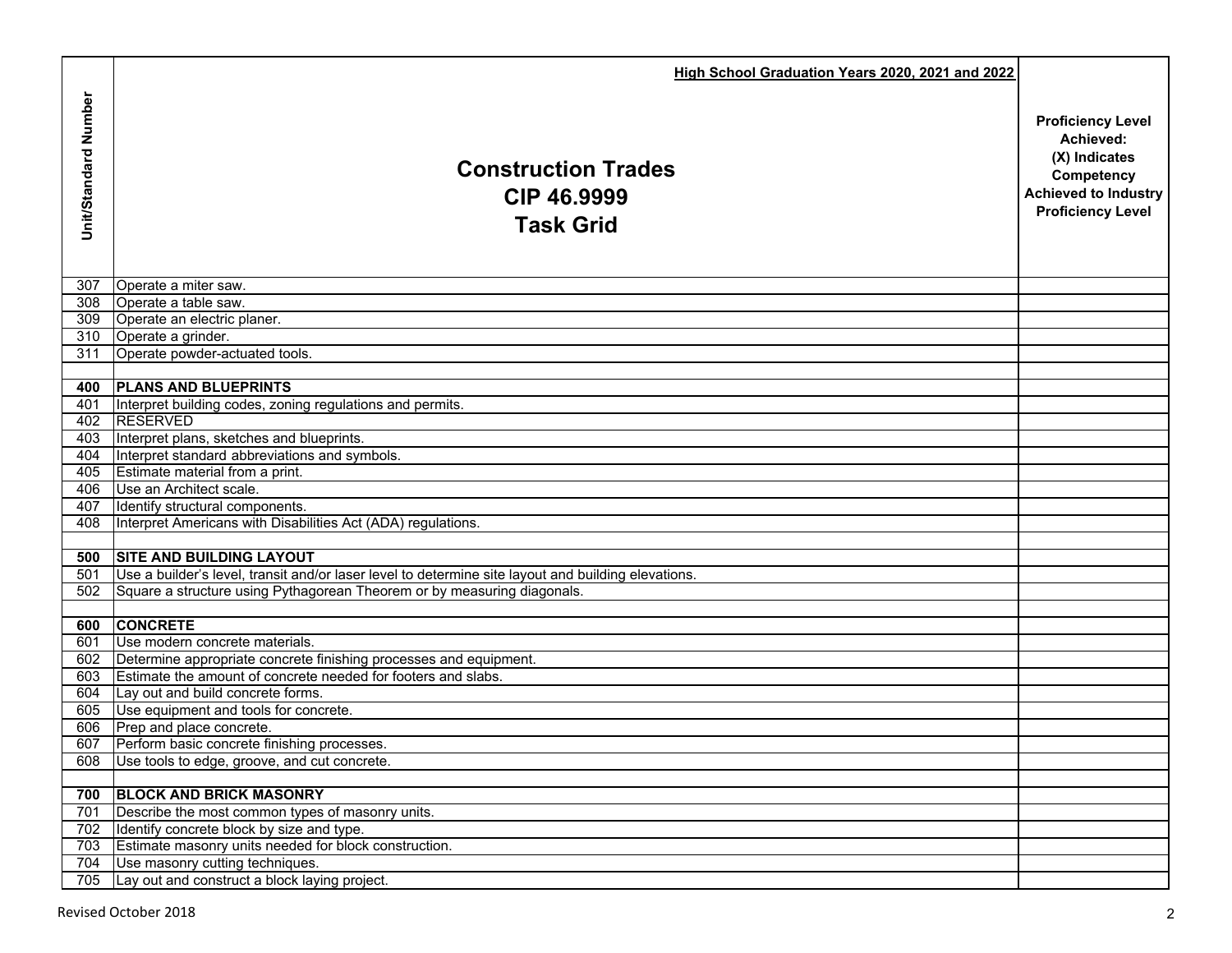|                      | High School Graduation Years 2020, 2021 and 2022                                               |                             |
|----------------------|------------------------------------------------------------------------------------------------|-----------------------------|
|                      |                                                                                                | <b>Proficiency Level</b>    |
| Unit/Standard Number |                                                                                                | Achieved:<br>(X) Indicates  |
|                      | <b>Construction Trades</b>                                                                     | Competency                  |
|                      | CIP 46.9999                                                                                    | <b>Achieved to Industry</b> |
|                      |                                                                                                | <b>Proficiency Level</b>    |
|                      | <b>Task Grid</b>                                                                               |                             |
|                      |                                                                                                |                             |
| 706                  | Perform various masonry positions and bonds.                                                   |                             |
| 707                  | Lay block to a line.                                                                           |                             |
| 708                  | Install masonry fasteners.                                                                     |                             |
| 709                  | <b>RESERVED</b>                                                                                |                             |
| 710                  | Mix mortar to proper proportions and consistency.                                              |                             |
| 711                  | Compare mortar types and applications.                                                         |                             |
|                      | 712 Perform proper brick and block laying techniques.                                          |                             |
| 713                  | Install block or brick walls.                                                                  |                             |
|                      | 800 FLOOR FRAMING                                                                              |                             |
| 801                  | Identify and estimate different types of framing materials and systems.                        |                             |
| 802                  | Install girders and sills.                                                                     |                             |
| 803                  | Perform layout of floor joists and openings.                                                   |                             |
| 804                  | Install various floor joists and band joists.                                                  |                             |
| 805                  | Install various types of bridging.                                                             |                             |
| 806                  | Install various types of columns and supports.                                                 |                             |
| 807                  | Install various types of subfloor materials.                                                   |                             |
|                      |                                                                                                |                             |
| 900                  | <b>WALL FRAMING</b>                                                                            |                             |
| 901                  | Install various components of interior and exterior walls.<br>Install various ceiling systems. |                             |
| 902<br>903           | Install various steel framing components.                                                      |                             |
| 904                  | Identify and estimate different types of framing materials and systems.                        |                             |
|                      |                                                                                                |                             |
|                      | 1000 ROOF FRAMING                                                                              |                             |
|                      | 1001 Identify and estimate different types of framing materials and systems.                   |                             |
|                      | 1002   Install various roof components for gable roofs.                                        |                             |
|                      | 1003 Install various types of roof trusses.                                                    |                             |
|                      | 1004   Install various types of roof sheathing materials.                                      |                             |
|                      | 1005 RESERVED                                                                                  |                             |
| 1006                 | Calculate, layout and cut roof rafters.                                                        |                             |
|                      | 1100 ROOF COVERINGS                                                                            |                             |
| 1101                 | Install various types of asphalt shingles.                                                     |                             |
|                      | 1102 Install various types of underlayment materials.                                          |                             |
|                      | 1103 Install various types of flashing.                                                        |                             |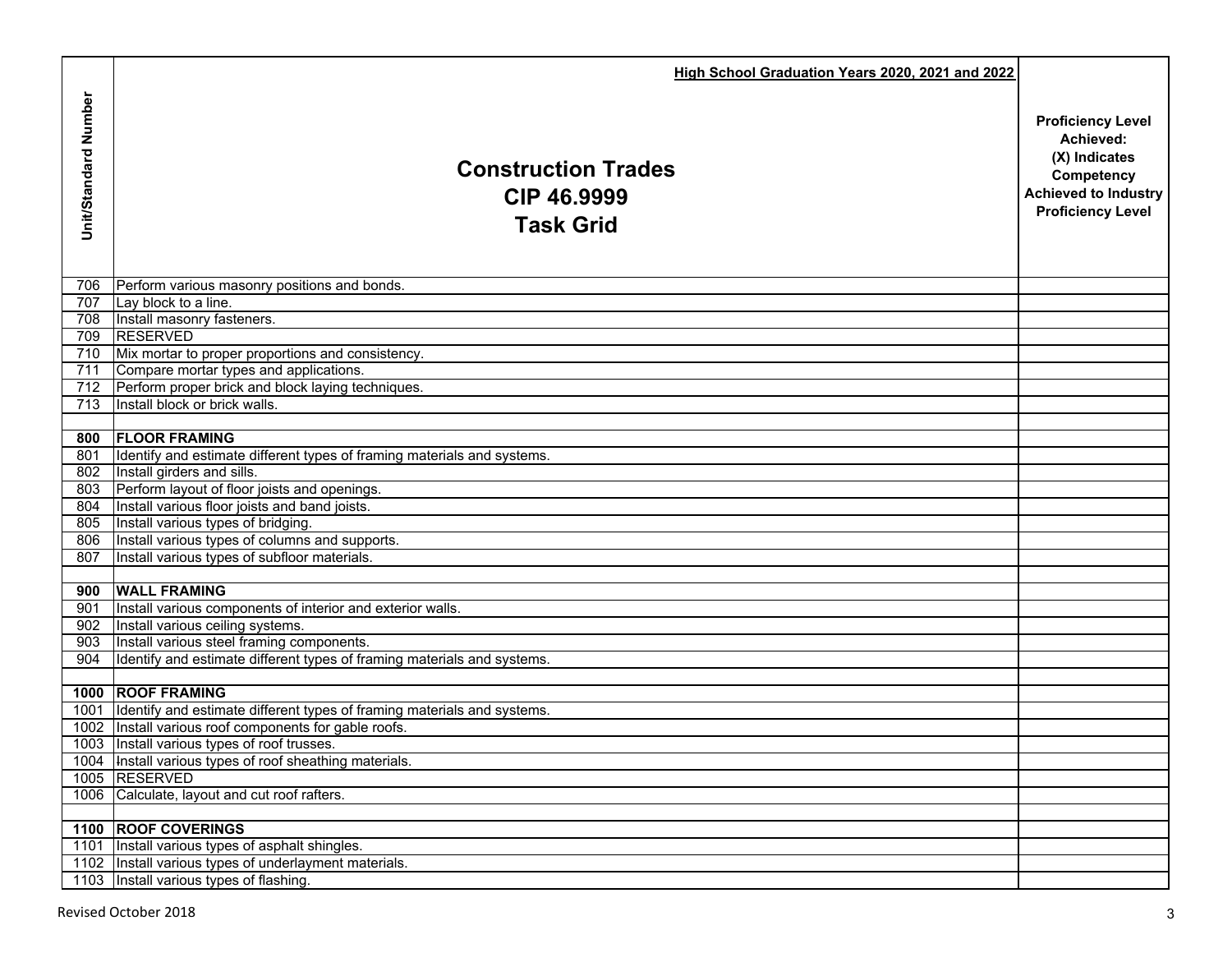|                      | High School Graduation Years 2020, 2021 and 2022                                                                        |                                                                                                                                 |
|----------------------|-------------------------------------------------------------------------------------------------------------------------|---------------------------------------------------------------------------------------------------------------------------------|
| Unit/Standard Number | <b>Construction Trades</b><br>CIP 46.9999<br><b>Task Grid</b>                                                           | <b>Proficiency Level</b><br>Achieved:<br>(X) Indicates<br>Competency<br><b>Achieved to Industry</b><br><b>Proficiency Level</b> |
|                      |                                                                                                                         |                                                                                                                                 |
| 1104                 | Identify and estimate different types of roof covering materials and systems.                                           |                                                                                                                                 |
|                      |                                                                                                                         |                                                                                                                                 |
|                      | <b>1200 INSULATION MATERIALS</b><br>1201 Install various types of insulation and ventilation.                           |                                                                                                                                 |
|                      | 1202 Identify and estimate different types of insulation and ventilation materials.                                     |                                                                                                                                 |
|                      |                                                                                                                         |                                                                                                                                 |
|                      | <b>1300 EXTERIOR FINISHES</b>                                                                                           |                                                                                                                                 |
|                      | 1301 Install various types of horizontal sidings.                                                                       |                                                                                                                                 |
|                      | 1302 Install various types of vertical sidings.                                                                         |                                                                                                                                 |
|                      | 1303 RESERVED                                                                                                           |                                                                                                                                 |
|                      | 1304 Identify and estimate different types of exterior finish materials.                                                |                                                                                                                                 |
|                      | 1305 Install various types of windows.                                                                                  |                                                                                                                                 |
|                      | 1306 Install various types of exterior doors.                                                                           |                                                                                                                                 |
|                      | 1307 Install various types of soffit and fascia.                                                                        |                                                                                                                                 |
|                      | 1308 Install house wrap.                                                                                                |                                                                                                                                 |
|                      | <b>1400 BASIC PLUMBING</b>                                                                                              |                                                                                                                                 |
|                      | 1401 Use and maintain basic plumbing tools.                                                                             |                                                                                                                                 |
|                      | 1402 RESERVED                                                                                                           |                                                                                                                                 |
|                      | 1403 Identify and estimate different types of pipes and fittings.                                                       |                                                                                                                                 |
|                      | 1404 RESERVED                                                                                                           |                                                                                                                                 |
|                      | 1405 Install various types of pipes, fittings, valves and devices.                                                      |                                                                                                                                 |
|                      | 1406 Install faucets and drain assemblies.                                                                              |                                                                                                                                 |
|                      | 1407 RESERVED                                                                                                           |                                                                                                                                 |
|                      | 1408 RESERVED                                                                                                           |                                                                                                                                 |
|                      | 1409 Install water supply systems.                                                                                      |                                                                                                                                 |
|                      | 1410 Install drain, waste and vent systems.                                                                             |                                                                                                                                 |
|                      | 1411 Install fixtures and equipment.                                                                                    |                                                                                                                                 |
|                      | 1412 Troubleshoot and repair common plumbing problems.                                                                  |                                                                                                                                 |
|                      |                                                                                                                         |                                                                                                                                 |
| 1501                 | <b>1500 RESIDENTIAL ELECTRIC CIRCUITS AND COMPONENTS</b><br>Identify electrical hazards and practice electrical safety. |                                                                                                                                 |
|                      | 1502 Apply the National Electric Code (NEC) to common residential installations.                                        |                                                                                                                                 |
|                      | 1503 Interpret electrical drawings.                                                                                     |                                                                                                                                 |
|                      | 1504 Apply electrical theory.                                                                                           |                                                                                                                                 |
|                      | 1505 Construct electrical circuits.                                                                                     |                                                                                                                                 |
|                      |                                                                                                                         |                                                                                                                                 |